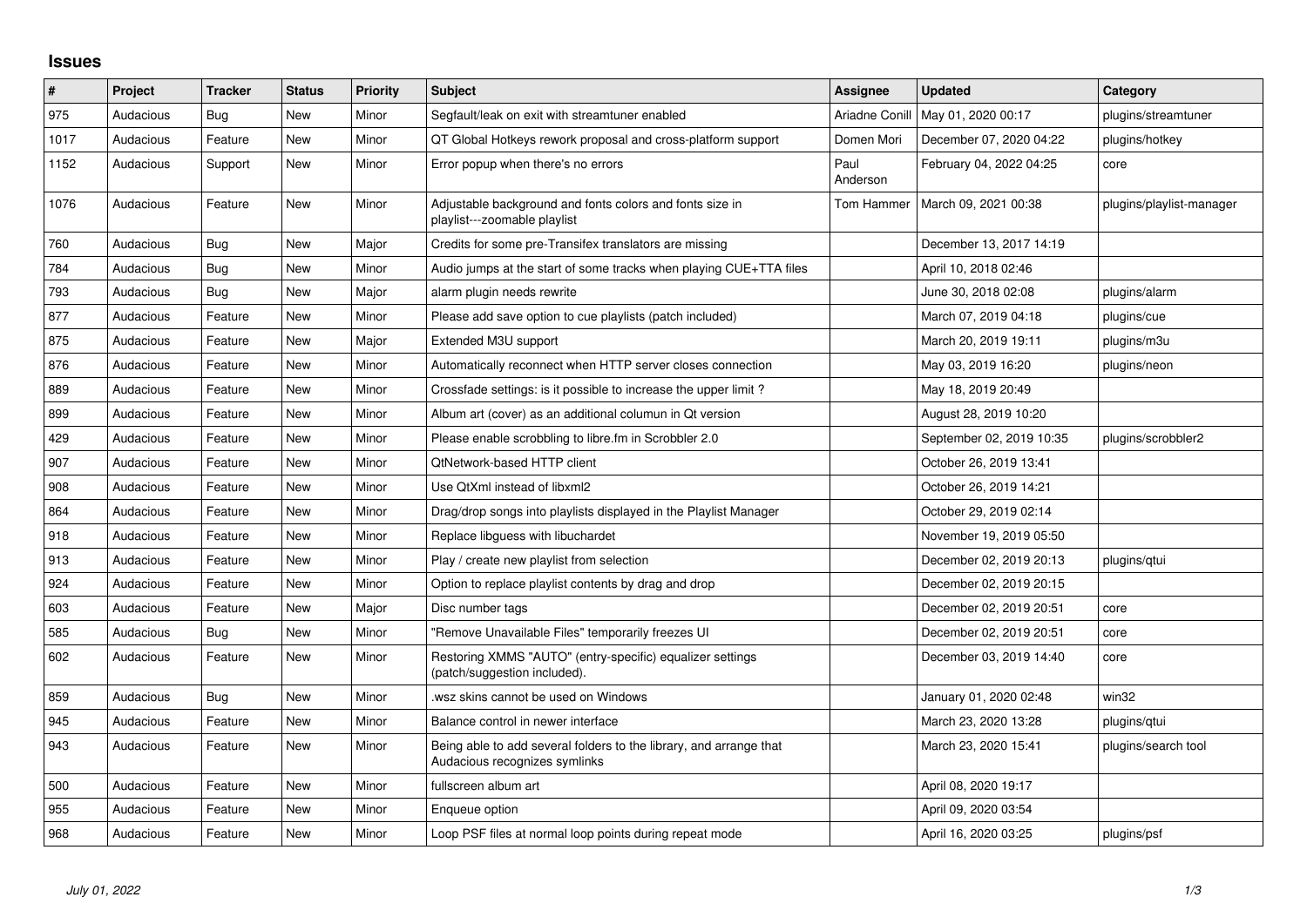| $\vert$ # | Project   | <b>Tracker</b> | <b>Status</b> | <b>Priority</b> | <b>Subject</b>                                                                                      | <b>Assignee</b> | <b>Updated</b>          | Category            |
|-----------|-----------|----------------|---------------|-----------------|-----------------------------------------------------------------------------------------------------|-----------------|-------------------------|---------------------|
| 909       | Audacious | Feature        | New           | Minor           | remember open/close status of equalizer and equalizer-presets<br>windows                            |                 | April 22, 2020 06:56    | libaudgui           |
| 987       | Audacious | Feature        | New           | Minor           | Closing of Search Library tool by same method as opening it                                         |                 | May 13, 2020 00:15      |                     |
| 993       | Audacious | Bug            | New           | Minor           | Lyrics for streamed content are written to cache but not read.                                      |                 | June 07, 2020 13:10     | plugins/lyricwiki   |
| 969       | Audacious | Feature        | New           | Minor           | streamtuner plugin: Please add column-sortability, or at least sort<br>alphabetically by 1st column |                 | June 16, 2020 09:54     | plugins/streamtuner |
| 995       | Audacious | Feature        | New           | Minor           | Add star rating to songs                                                                            |                 | June 16, 2020 09:56     |                     |
| 996       | Audacious | Feature        | New           | Minor           | Refine playlists when searching (search all playlists)                                              |                 | June 16, 2020 09:58     |                     |
| 1011      | Audacious | Feature        | New           | Minor           | Visible separator of folders in the playlist                                                        |                 | July 18, 2020 16:10     |                     |
| 1013      | Audacious | Feature        | New           | Minor           | Request re Album Art using music file metatag                                                       |                 | August 03, 2020 22:48   |                     |
| 1014      | Audacious | Bug            | New           | Minor           | Some .VGM/.VGZ files fail to play                                                                   |                 | August 17, 2020 15:29   | plugins/console     |
| 1046      | Audacious | Feature        | New           | Minor           | Add all id3v2 frames in the settings of Playlist available columns                                  |                 | December 28, 2020 21:14 | plugins/gtkui       |
| 1047      | Audacious | Feature        | New           | Minor           | Stop playing after any chosen track                                                                 |                 | December 29, 2020 01:23 |                     |
| 786       | Audacious | Feature        | New           | Minor           | Port global hotkeys plugin to Windows                                                               |                 | January 04, 2021 21:52  | plugins/hotkey      |
| 956       | Audacious | Feature        | New           | Minor           | Stream to chromecast                                                                                |                 | January 11, 2021 01:19  |                     |
| 1058      | Audacious | Feature        | New           | Minor           | Allow changing the language/locale in settings                                                      |                 | January 30, 2021 18:11  |                     |
| 1066      | Audacious | Feature        | New           | Minor           | Allow Equalizer window to be resized.                                                               |                 | February 11, 2021 10:05 |                     |
| 1067      | Audacious | Feature        | New           | Minor           | Equalizer adjustments are coarse.                                                                   |                 | February 11, 2021 10:09 |                     |
| 51        | Audacious | Feature        | New           | Minor           | Option to inhibit suspend                                                                           |                 | February 13, 2021 09:23 |                     |
| 1072      | Audacious | Feature        | New           | Minor           | QT AOSD plugin                                                                                      |                 | February 17, 2021 21:18 | plugins/aosd        |
| 1082      | Audacious | Feature        | New           | Minor           | File writer option to pad track numbers with leading zeros                                          |                 | March 31, 2021 00:15    | plugins/filewriter  |
| 1071      | Audacious | Feature        | New           | Minor           | Linkage could be improved for packagers.                                                            |                 | March 31, 2021 00:32    |                     |
| 882       | Audacious | Feature        | New           | Minor           | Consider adding vgmstream plugin                                                                    |                 | April 07, 2021 00:47    |                     |
| 883       | Audacious | Feature        | New           | Minor           | Consider adding USF plugin                                                                          |                 | April 07, 2021 01:00    |                     |
| 1088      | Audacious | Feature        | New           | Minor           | plugin: status icon: ADD option to select tray mouse Middle Click action                            |                 | April 11, 2021 12:05    | plugins/statusicon  |
| 196       | Audacious | Bug            | New           | Minor           | Wrong channel map when doing surround playback                                                      |                 | April 13, 2021 03:48    |                     |
| 1091      | Audacious | Feature        | New           | Minor           | Built-in lyrics support                                                                             |                 | April 28, 2021 18:24    |                     |
| 1092      | Audacious | Feature        | <b>New</b>    | Minor           | Reread metadata on play option                                                                      |                 | April 30, 2021 03:35    |                     |
| 1095      | Audacious | Feature        | New           | Minor           | Ctrl $+$ Z / R to undo / redo changes to playlist                                                   |                 | May 07, 2021 18:42      |                     |
| 1099      | Audacious | Feature        | New           | Minor           | Per-track ReplayGain shouldn't be enabled by default                                                |                 | May 09, 2021 13:41      |                     |
| 1096      | Audacious | Feature        | New           | Minor           | Calculate and show selection stats in the status bar                                                |                 | May 10, 2021 03:06      |                     |
| 1098      | Audacious | Feature        | New           | Minor           | Hide empty Services playlist sub-menu                                                               |                 | May 10, 2021 09:25      | libaudgui           |
| 1097      | Audacious | Feature        | New           | Minor           | Replace the volume button with a horizontal scale                                                   |                 | May 17, 2021 00:21      |                     |
| 1093      | Audacious | Feature        | New           | Minor           | Make the Song Dialog (Qt) window wider by default                                                   |                 | May 17, 2021 15:36      |                     |